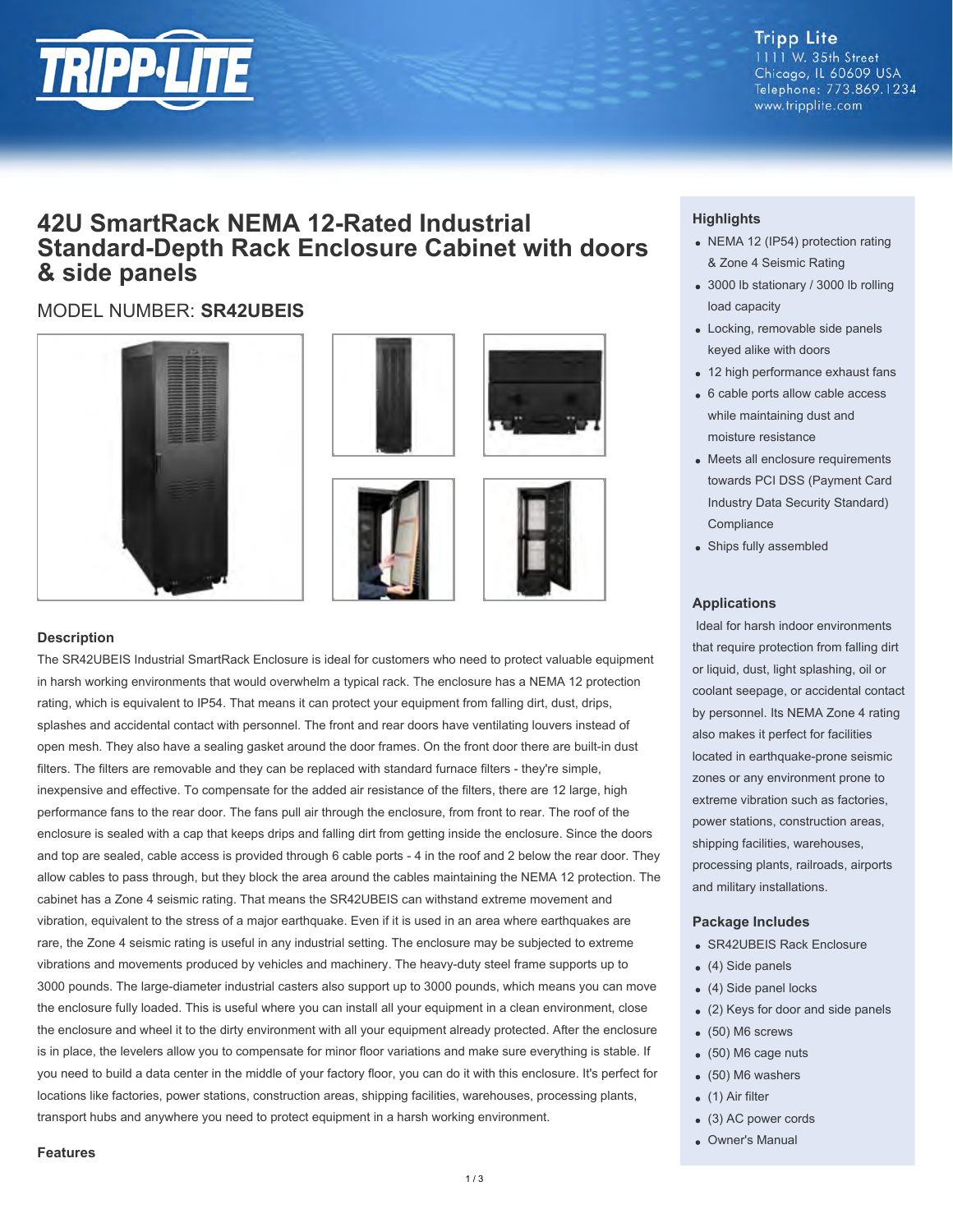

- NEMA 12(IP54) protection rating allowing protection from falling dirt, dust, drips, splashes and accidental contact with personnel.
- Zone 4 Seismic Rating--can withstand extreme movement and vibrations of heavy and machinery and vehicles as well as the stress of a major earthquake
- Heavy duty steel frame supports 3000lbs
- Large diameter industrial casters supports 3000lbs which allows the enclosure to be moved fully loaded.
- Front and rear doors have ventilating louvers and a sealing gasket around the door frames.
- Built-in removable dust filters that can be replaced with standard furnace filters.
- 12 large, high-performance fans in rear door that pull air through the enclosure, from front to rear.
- 6 cable ports allow cable access while maintaining dust and moisture resistance.
- Accommodates all standard 19-inch rackmount equipment.
- Ships fully assembled for rapid deployment.
- Meets all enclosure requirements towards PCI DSS (Payment Card Industry Data Security Standard) Compliance

# **Specifications**

| <b>OVERVIEW</b>                                    |                       |
|----------------------------------------------------|-----------------------|
| Style                                              | Floor Standing        |
| <b>INPUT</b>                                       |                       |
| Nominal Input Voltage(s) Supported                 | <b>120V AC</b>        |
| Nominal Input Voltage Description                  | 120V 50/60 Hz         |
| Input Plug Features                                | <b>NEMA 5-15P</b>     |
| Input Cord Length (ft.)                            | 6                     |
| Input Cord Length (m)                              | 1.8                   |
| <b>PHYSICAL</b>                                    |                       |
| Installed Whole System Maximum<br>Rack Depth (in.) | 37                    |
| Installed Whole System Maximum<br>Rack Depth (cm)  | 94.0                  |
| Installed Whole System Minimum<br>Rack Depth (in.) | 4                     |
| Installed Whole System Minimum<br>Rack Depth (cm)  | 10.16                 |
| Rack Height (U Spaces)                             | 42                    |
| Shipping Dimensions (hwd / in.)                    | 86.5 x 26 x 45        |
| Shipping Dimensions (hwd / cm)                     | 219.7 x 66.04 x 114.3 |
| Shipping Weight (lbs.)                             | 352                   |
| Shipping Weight (kg)                               | 159.66                |
| Unit Dimensions (hwd / in.)                        | 79.8 x 23.63 x 43     |
| Unit Weight (lbs.)                                 | 310                   |